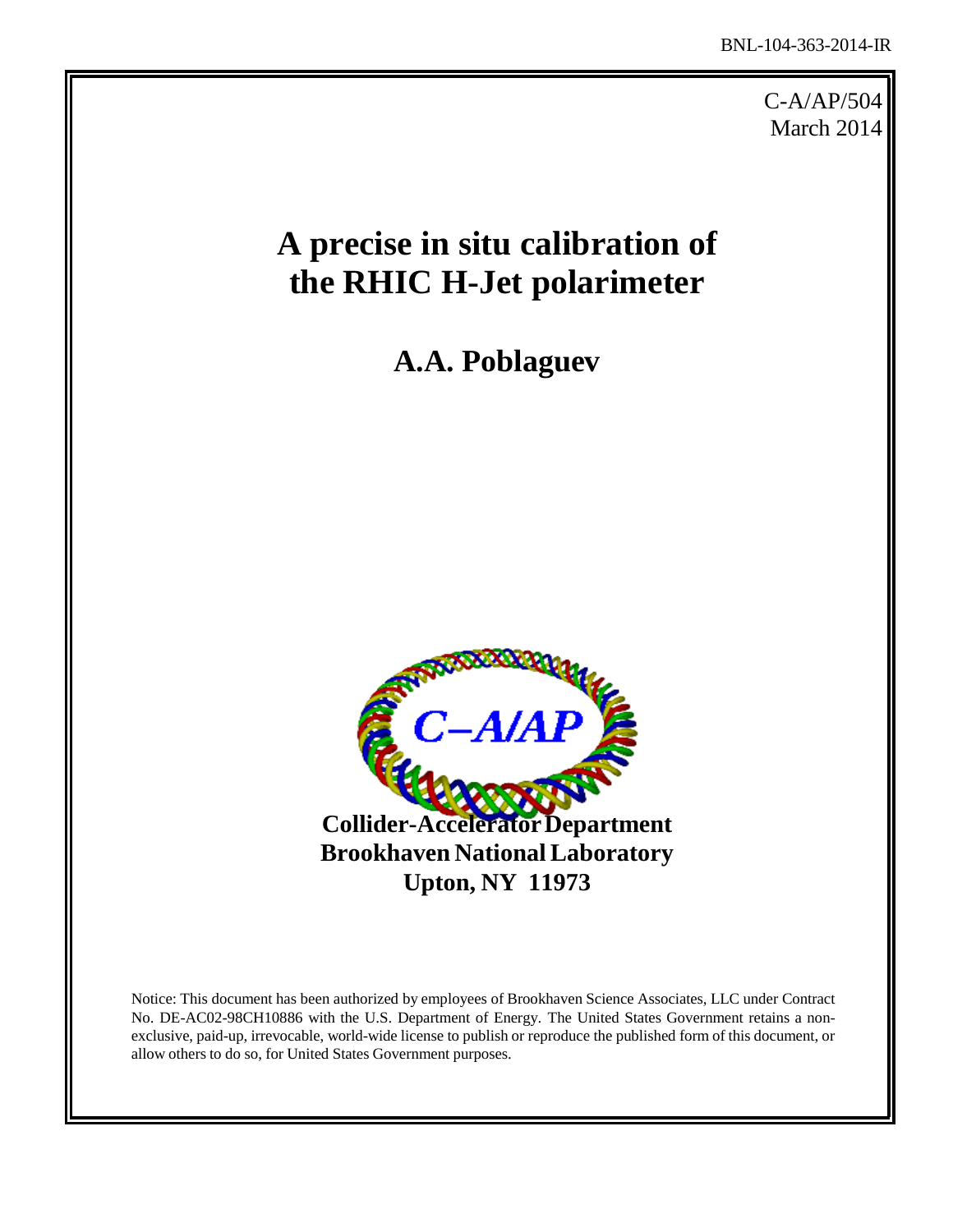# A precise in situ calibration of the RHIC H-Jet polarimeter

#### A.A. Poblaguev

March 5, 2014

#### Abstract

Two new methods of calibration of the hydrogen jet target polarimeter (H-Jet) at RHIC are discussed. First method is based on the measurement of low amplitude signal time of fast particles penetrating through detector. The second, geometry based, method employs correlation between z-coordinate of the recoil proton and its kinetic energy. Both methods can be used for in situ calibration of the H-Jet polarimeter. These two methods are compared with a traditional calibration of the H-Jet which uses  $\alpha$ -sources.

### 1 Introduction.

Proton beam polarization measurement is an important element of the Relativistic Heavy Ion Collider (RHIC) [1] polarized proton program. The polarized atomic hydrogen gas jet target (H-Jet) polarimeter [2] is employed to measure average polarization of both RHIC beams, "blue" and "yellow". Schematically, the H-Jet polarimeter consist of jet-target atomic beam and six 16-channel silicon detectors as shown on Fig. 1.

At the H-Jet location, blue and yellow RHIC beams are vertically separated, so polarization of both beams can be measured simultaneously. In each detector, 8 strips



Figure 1: Schematic view of the hydrogen jet-target beam, the RHIC beams, and six silicon detectors (left). The H-Jet silicon detector division by strips (electronic channels), 8 strips per beam direction, is shown in the right picture.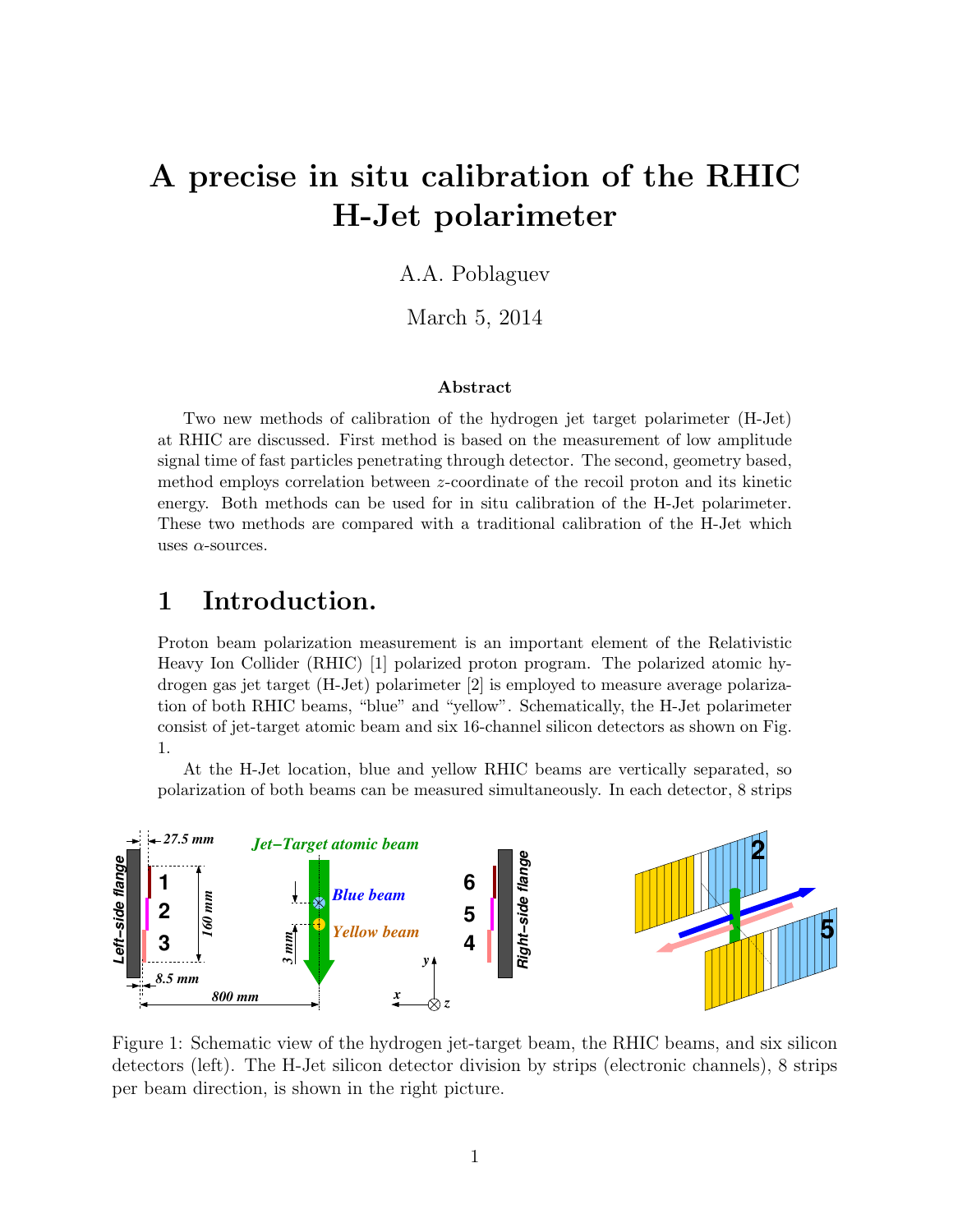

Figure 2: The dependence of measured time on signal amplitude for two silicon strips. The low energy recoil proton regions are isolated by red lines. The WFD units are 2.37 ns for time measurements and about 25 keV of deposited energy for signal amplitude.

are designated to detect recoil protons produced by blue beam and eight strips to detect yellow beam recoil protons.

Determination of the beam polarization is based on the measurement of asymmetry of low energy (Coulomb Nuclear Interference region) recoil proton production in elastic  $p^{\uparrow}p^{\uparrow}$  scattering. Since both, the proton beam and the jet target, polarizations are flipping, we can measure concurrently the asymmetry related to the beam and jet polarization:

$$
a_{\text{beam}} = A_N P_{\text{beam}}, \qquad a_{\text{jet}} = A_N P_{\text{jet}} \tag{1}
$$

The average value of analyzing power  $A_N$  is the same for the beam and jet asymmetry measurements because the event selection is identical for both studies. As result, the beam polarization may be related to the jet one

$$
P_{\text{beam}} = \frac{a_{\text{beam}}}{a_{\text{jet}}} P_{\text{jet}}.\tag{2}
$$

The H-Jet atomic hydrogen gas polarization  $P_{\text{jet}} \approx 96\%$  is monitoring by Breit-Rabi polarimeter. With this value  $\text{known}^1$ , measurements of the recoil proton asymmetries  $a_{\text{beam}}$  and  $a_{\text{jet}}$  allow us to determine the absolute beam polarization  $P_{\text{beam}}$ . For the recoil proton energy range 1–5 MeV, the average value of analyzing power is about  $A_N \sim 0.04$ . In the recent RHIC runs the proton beam polarization was measured to be about 55%.

# 2 Event selection for the polarization measurements

The H-Jet Data Acquisition System (DAQ) records a 144 sample waveform with 2.37 ns sampling time for every triggered event [4]. The waveform analysis results in 2

<sup>&</sup>lt;sup>1</sup>Taking into account an admixture of molecular hydrogen in the jet, the average polarization of the jet protons is about  $P_{\text{jet}} \approx 92\%$  [3].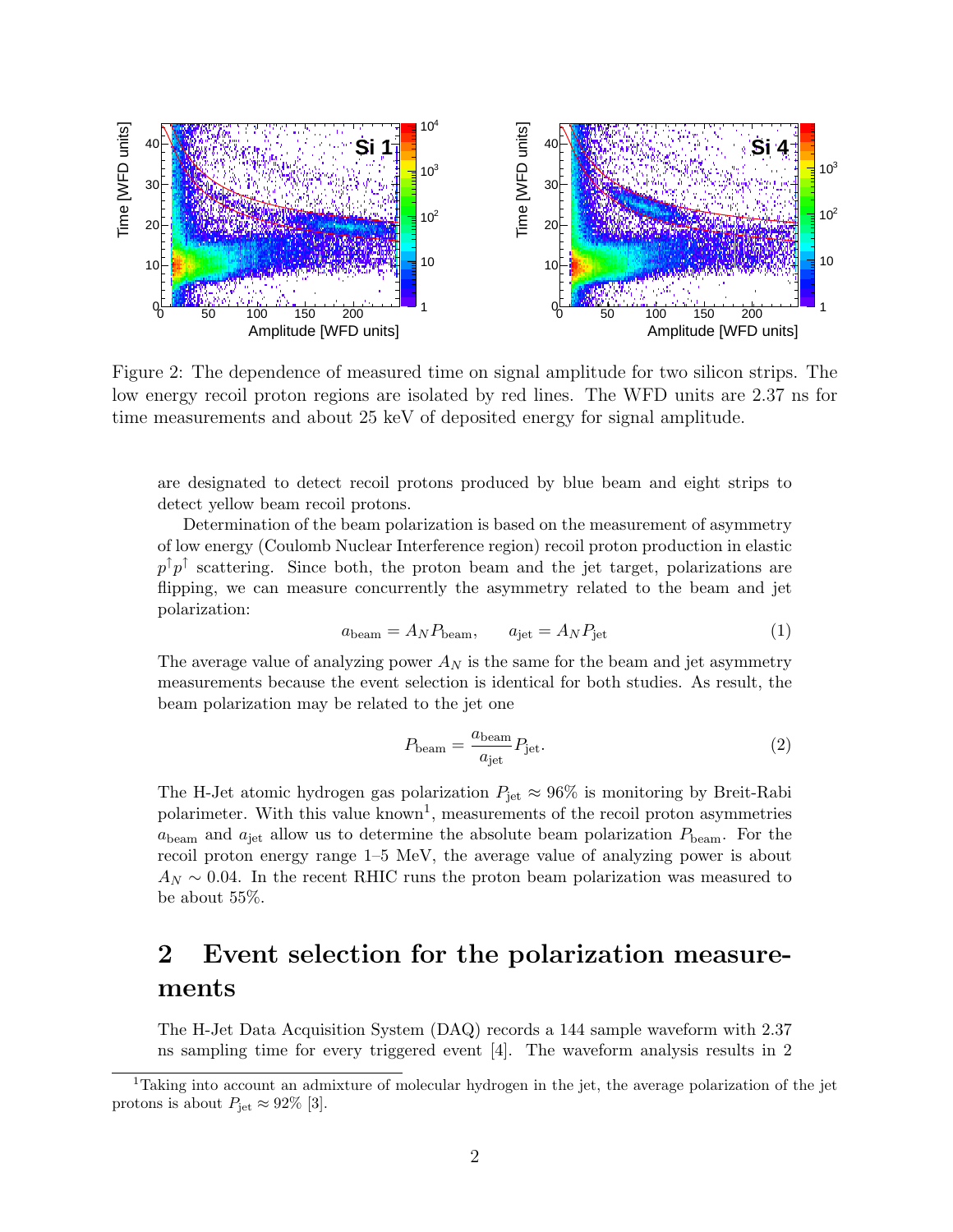

Figure 3: Silicon stopping power for proton and  $\alpha$ -particle [5] (left). The calculated dependence of the detected particle time of flight on energy deposited in the H-Jet detector (right).

measured parameters: amplitude  $A$  and time  $t$ . A typical distributions of measured time versus amplitude in a silicon strip is shown in Fig. 2. The statistics is dominated by prompts, fast particles punched through silicon detector. Due to the dependence of stopping power on energy [5] (Fig. 3), the prompt signal time depends on the amplitude as

$$
t_{\rm prompt} \approx t_0 + cA^{0.6} \tag{3}
$$

The peaks at  $A \sim 10$  and  $t \sim 10$  in the Fig. 2 distributions are formed mostly by relativistic protons.

To isolate low energy recoil protons which are stopped in the detector, one may compare proton kinetic energy T with its time of flight  $t - t_0$ :

$$
\alpha A + E_{\text{loss}}(\alpha A, x_{DL}) = T = \frac{M_p L^2}{2(t - t_0)^2}
$$
 (4)

Here, A and t are measured amplitude and time of the signal,  $M_p$  is proton mass, and  $L \approx 80$  cm is distance between interaction point and detector. To measure time of flight, the time offset  $t_0$  has to be known. Energy deposited in the active part of detector  $E_{\text{dep}} = \alpha A$  is proportional to the gain  $\alpha$ . Part of the proton energy  $E_{\text{loss}}$ is deposited in the detector entrance window (dead-layer) and does not contribute to the measured signal amplitude. Assuming that stopping power  $dE/dx$  of silicon for protons [5] is known, the energy losses in the dead-layer may be calculated as a function of detected energy  $\alpha A$  and dead-layer thickness  $x_{DL}$ .

Thus, to identify protons from the elastic pp scattering one needs to know three calibration parameters  $t_0$ ,  $\alpha$ , and  $x_{DL}$  for every silicon strip. These parameters are supposed to be determined in a calibration.

# 3  $\alpha$ -source calibration

The H-Jet silicon detectors were usually calibrated using  $\alpha$ -sources [4]. In a designated calibration run, the silicon detectors are exposed by  $\alpha$ -particles emitted by <sup>148</sup>Gd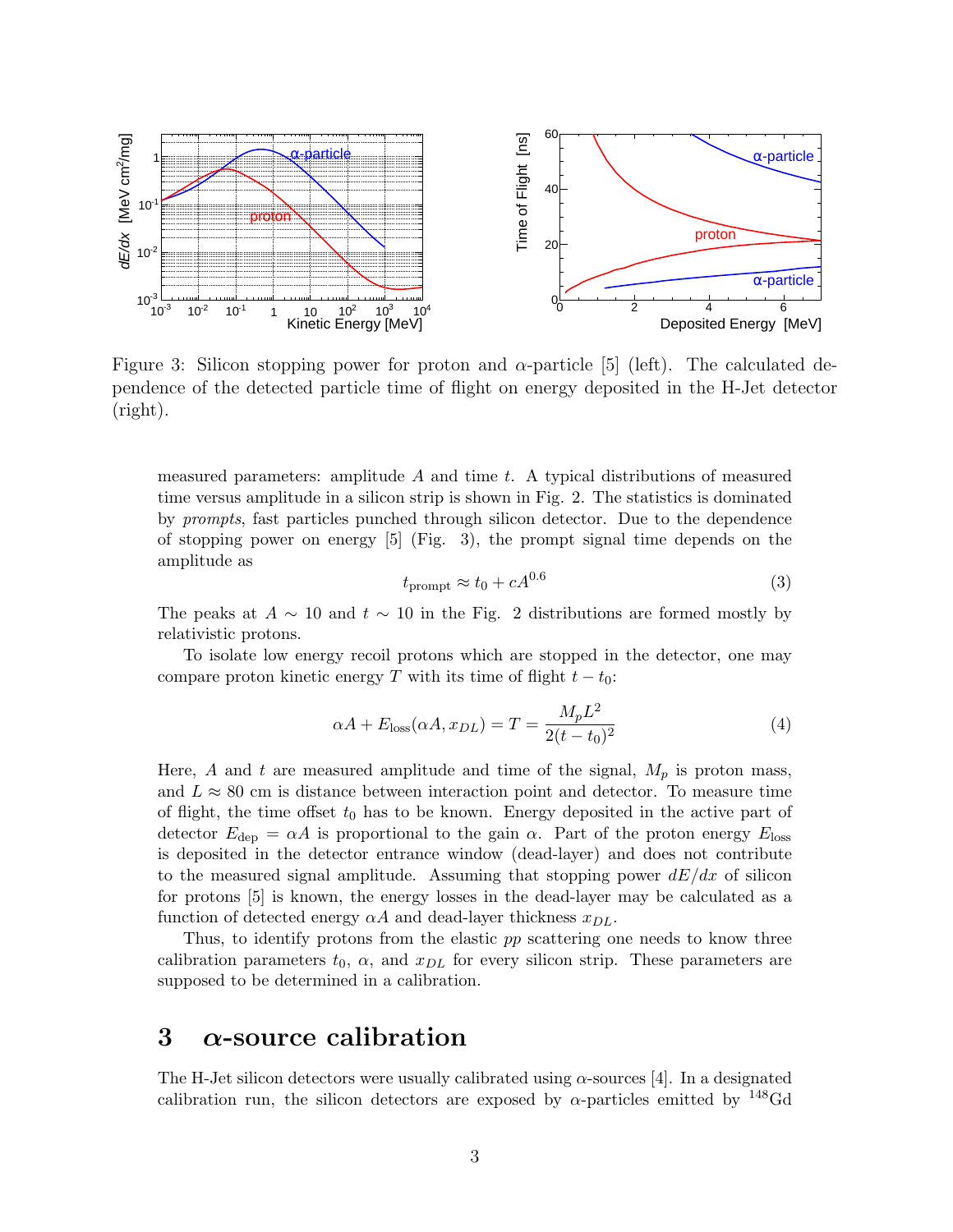

Figure 4:  $\alpha$ -source signals in a H-Jet silicon strip (left). Dead-layer thickness in units of energy lost by <sup>148</sup>Gd alpha (center). The solid red line is the average dead-layer which was used for gain calculations in all strips. Distribution of the gains in the silicon strips (right).



Figure 5: A distribution of measured time for all events in the silicon strip #4 (left). A distribution of mean values of measured time for all 96 strips.(right).

(3.183 MeV) and <sup>241</sup>Am (5.486 MeV) sources. Two different energies of  $\alpha$ -particles allows one to determine two calibration parameters  $\alpha$  and  $x_{DL}$ . An example of such a calibration is shown on Fig. 4 [6].

Only left-side detectors (1–3) are exposed by the Gd source. For these 48 channels, the average value of the dead-layer  $\langle x_{DL} \rangle$  is calculated. For the 48 right side channels only Am signal is available. The gain for these channels is calculated assuming that dead-layer in each strip is equal to the  $\langle x_{DL} \rangle$ .

Time offset  $t_0$  is not measured in the  $\alpha$ -calibration. Following Eq. (4), it may be calculated by analysis of the elastic pp events.

## 4 Determination of  $t_0$  from the prompt events

Since most events accepted by the DAQ are triggered by relativistic prompt particles (see Fig. 2), one may expect that mean measured time for these signals in a strip  $ch$ is related to the time offset  $t_0^{(s)}$  $\binom{8}{0}$  in this channel in a simple way:

$$
t_{\rm pr}^{(s)} = t_0^{(s)} + \Delta t \tag{5}
$$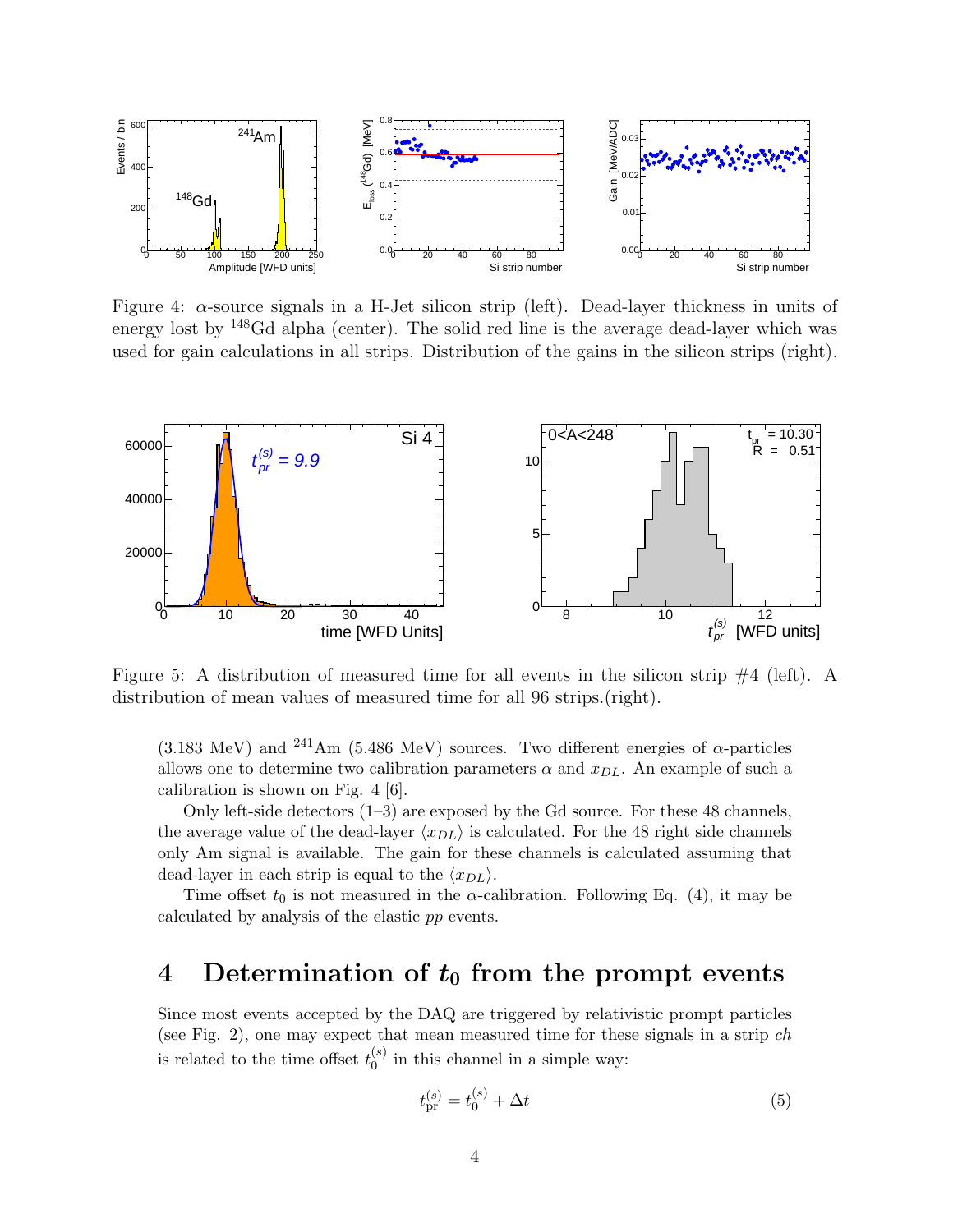

Figure 6: The dependence of mean prompt time  $\langle t_{\rm pr} \rangle$  (left) and RMS (right) on signal amplitudes. The vertical error bars show RMS of the corresponding distributions. The dashed lines show values of  $t_{pr}$  and  $\mathcal R$  if amplitude cut is not applied. The dependencies are shown separately for the blue and yellow beams.

where  $\Delta t = L/c \approx 2.67$  ns is time of flight for a relativistic particle. The value of  $\Delta t$ is supposed to be the same for all 96 silicon strips. A more detailed analysis shows that  $\Delta t$  is larger than  $L/c$  by 1–2 ns.<sup>2</sup> It means that  $\Delta t$  should be experimentally measured by comparison of this method of determination of  $t_0$  with other calibration methods.

A distribution of the measured prompt time in a H-Jet silicon strip is shown on Fig. 5. The value of RMS  $\mathcal R$  on the right histogram, which is calculated as

$$
\mathcal{R} = \sqrt{\sum_{s} (t_{\text{pr}}^{(s)})^2 / N_s - \langle t_{\text{pr}} \rangle^2}, \quad \langle t_{\text{pr}} \rangle = \sum_{s} t_{\text{pr}}^{(s)} / N_s \tag{6}
$$

where  $N_s = 96$  is number of the silicon strips, may be approximated as the quadratic sum

$$
\mathcal{R} = \sigma_{\text{delay}} \oplus \sigma_{\text{t0}} \tag{7}
$$

of  $\sigma_{\text{delay}}$ , the variation of delays in electronic channels, and  $\sigma_{\text{t0}}$ , the variation of the evaluated values of  $t_0$ . Obviously, the value of the R sets an upper limit  $\sigma_{t0} \leq \mathcal{R} =$ 1.2 ns for the accuracy of determination of the  $t_0$  in such a calibration.

The described method of determination of the  $t_0$  should be optimized by selecting the amplitude range for the calculation of  $t_{pr}$ . The dependence of  $\langle t_{pr} \rangle$  and R, separately for blue and yellow beam silicon strips, on the selected amplitude range is shown on Fig. 6. The minimum of the RMS, which corresponds the best accuracy of determination of  $t_0$ , is achieved if signal amplitudes are selected within the 40–50 WFD units interval.

<sup>&</sup>lt;sup>2</sup>This difference can be explained by two main factors:  $(i)$  actual velocity of prompt particles is smaller then speed of light c and  $(ii)$  due to charge collection effects in silicon detector the measured time for prompt particle is delayed by about 1 ns relative to the protons stopped in the detector [7]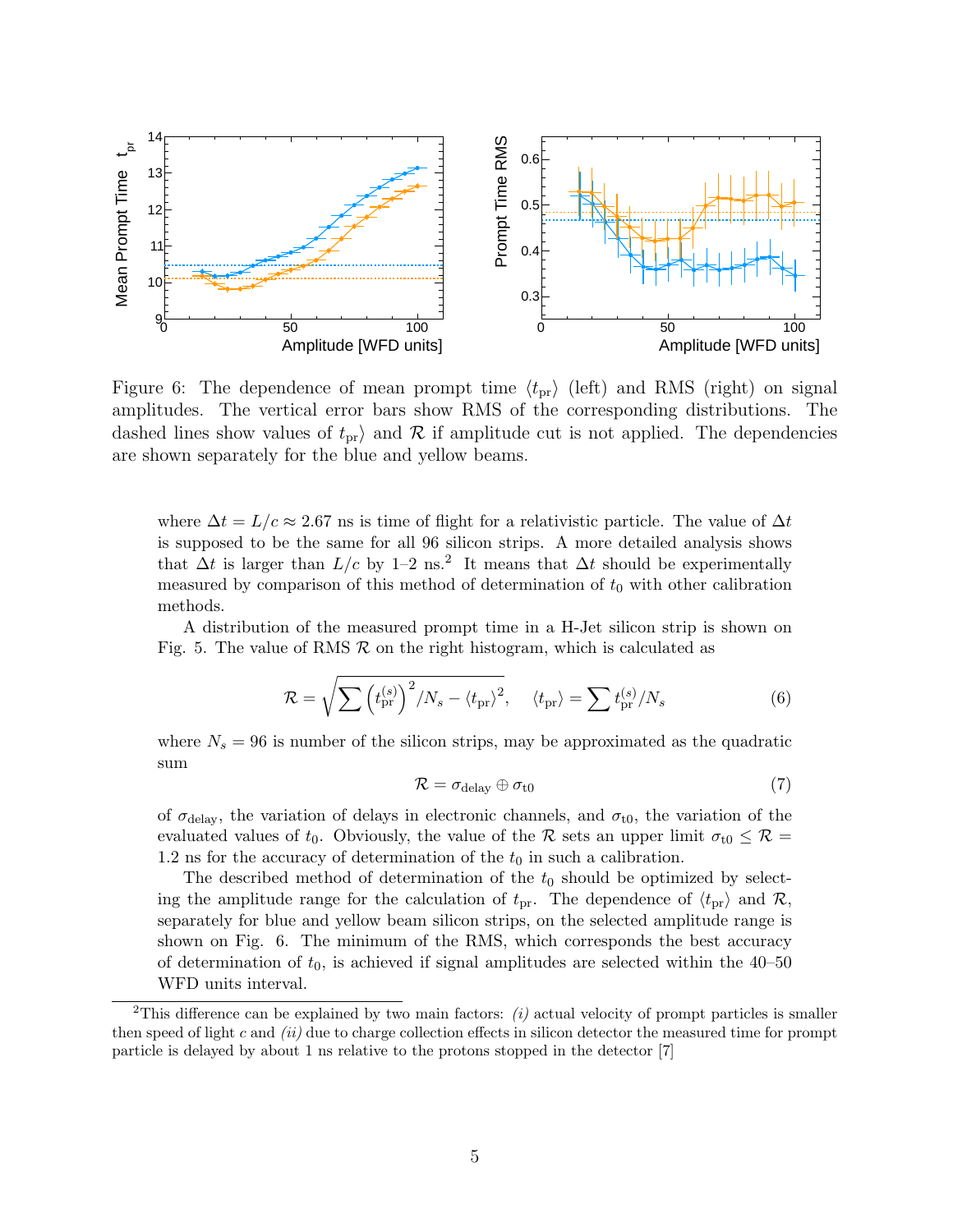#### 5 Geometry based calibration

Due to the geometrical orientation of the silicon strips, every strip detects recoil protons produced at a definitive angle  $\theta_R$  only (see Fig. 1) This may be employed for a precise energy calibration of the detector.

#### 5.1 Proton energy spectrum in elastic  $pp$  interaction

For the elastic pp scattering, z (along the beam) coordinate of recoil proton in the detector is related to the proton kinetic energy T as

$$
\frac{z}{L} = \tan \theta_R = \sqrt{\frac{T}{2M_p} \frac{E_{\text{beam}} + M_p}{E_{\text{beam}} - M_p - T}}
$$
(8)

where  $E_{\text{beam}}$  is beam proton energy (255 GeV in the RHIC Run13). Neglecting the recoil proton kinetic energy T compared to the beam energy  $E_{\text{beam}}$ , the z-coordinate may be expressed as √

$$
z = \zeta \sqrt{T} \tag{9}
$$

with a known factor  $\zeta$ .

The distribution of detected events per momentum transfer invariant  $t = -2M_pT$ is proportional to

$$
\frac{dN}{dt} \propto \frac{d\sigma_{pp}}{dt} \int dz_j \, n(z_j) \mathcal{A}(z_j, z_s, T) \tag{10}
$$

where  $d\sigma_{pp}/dt$  differential cross section of elastic pp scattering,  $z_j$  is the scattering coordinate,  $n(z_j)$  is z-coordinate distribution of proton density in the jet, and  $\mathcal{A}(z_j, z_s, T)$ is acceptance of detecting of recoil proton with kinetic energy  $T$  in a strip with  $z$ coordinate  $z_s$ . Proton's density in the jet may be parametrized by Gaussian distribution

$$
n(z_j) \propto \exp\frac{-0.5z_j^2}{(2.7 \text{ mm})^2} \tag{11}
$$

For a very narrow silicon strip the acceptance is approximated by delta function:

$$
A(z_j, z_s, T) \propto \delta(z_s - z_j - \zeta \sqrt{T})
$$
\n(12)

and energy distribution of detected events in such a strip has a simple dependence on  $\sqrt{T}$ 

$$
\frac{dN}{dt} \propto \frac{d\sigma_{pp}}{dt} \times n(z_s - \zeta \sqrt{T})
$$
\n(13)

Thus, for the elastic pp scattering and for a very narrow strip, the function

$$
\eta(\sqrt{A}) = \left(\frac{d\sigma_{pp}}{dt}\right)^{-1} \frac{dN}{dA},\tag{14}
$$

gives the image of the jet proton concentration along z-axis. The signal amplitude  $A$ is assumed to be proportional to the proton kinetic energy  $T$ . The value of amplitude,  $A_s$ , at which the function  $\eta(\sqrt{A})$  has maximum, may be associated with a well defined strip energy  $T_s = z_s^2/\zeta^2$ . √

The conclusion about the function  $\eta$ A) was done in a simplified picture of detection of recoil protons. However, it should remain a good approximation in analysis of real data.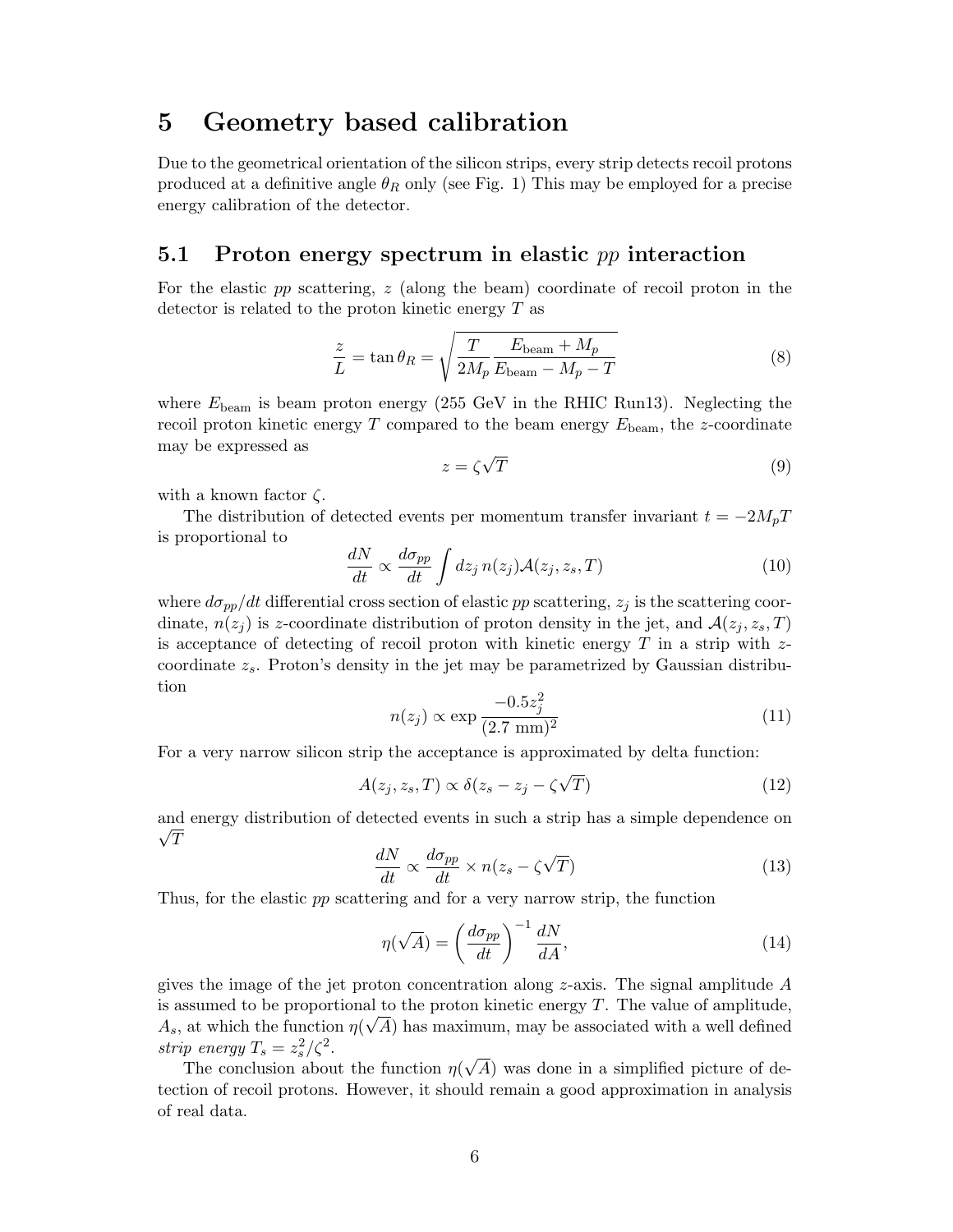*Silicon strip width.* A finite width  $d = 4.44$  mm of the strip may be accounted by smearing of the jet density:

$$
n(z_j) \Rightarrow n_{\text{eff}}(z_j) \propto \exp\frac{-0.5z_j^2}{(3.0 \text{ mm})^2} \tag{15}
$$

In such an approximation, the result of measurement of the  $A_s$  is not affected by the strip width.

- *Background.* The background protons in the H-Jet measurements are dominated by beam scattering on the beam line gas. Such a scattering is expecting to produce the same background in all strips and, thus, the background may be experimentall evaluated by comparing measured function  $\eta(\sqrt{A})$  in different strips. perimental evaluated by comparing measured function  $\eta(\sqrt{A})$  in different strips.<br>It was also found that description of the background by a flat distribution in  $\sqrt{A}$ is a sufficiently good approximation to begin with.
- Non-linearity  $A(T)$  of the measured amplitude dependence on proton energy. In fact, signal amplitude is not proportional to the proton kinetic energy. For example, almost 10% of 1 MeV proton energy is lost in the dead-layer. The problem may be solved by conversion of the measured amplitude  $A$  to the kinetic energy using pre-calibration and iterative repeating of the calibration procedure. However, as it will be shown in section 7, ignoring the problem, i.e. continuing to use A instead of T will result only in negligible systematic errors in the calibration.
- *Holding magnetic field*. The jet polarization is controlled by holding magnetic fields. In order to minimize the effect of this field on the recoil protons, the Nested Opposing Helmholtz-Type Coils are used in the H-Jet polarimeter. The fields are adjusted to keep the total vertical field integral along the proton path close to zero. Nonetheless, inaccuracy of the field adjustment results in bending of proton tracks which essentially violate the Eq. (8). The corrections to this equation will be discussed in section 5.3.



Figure 7: The measured function  $\eta$ A) for two silicon strips in one detector. The distance between strip centers is 13.3 mm.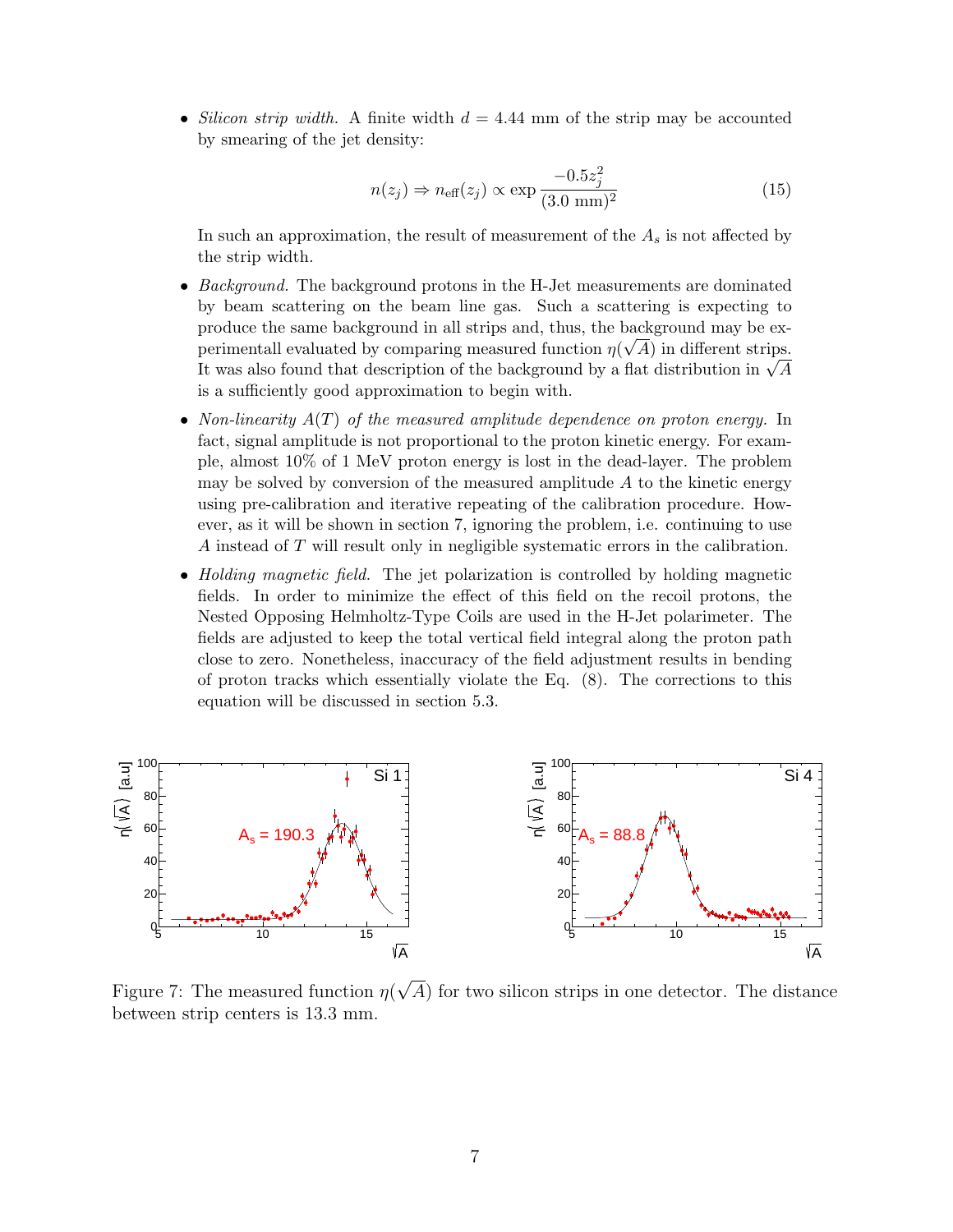

Figure 8: Measurement of the signal time at amplitude  $A_s$  corresponding to the maximum of the function  $\eta(\sqrt{A})$ . The width of the measured time distribution is dominated by the RHIC bunch length.

#### 5.2 The calibration schema

The experimentally measured function  $\eta$ √ A) for two silicon strips (with different coordinates  $z_s$ ) is shown in Fig. 7. To determine the  $A_s$ , one can fit the  $\eta(\sqrt{A})$  with a function

$$
p + a \exp\left[-\frac{\left(\sqrt{A_s} - \sqrt{A}\right)^2}{2\sigma^2}\right] \tag{16}
$$

with 4 parameters:  $p, a, \sigma,$  and  $A_s$ . The value of  $A_s$  found in the fit may be associated with the strip energy  $T_s$ 

$$
E(A_s) = T_s = 2M_p \left(\frac{z_s}{L}\right)^2 \frac{E_{\text{beam}} - M_p}{E_{\text{beam} + M_p}}
$$
(17)

where  $z_s$  is z-coordinate of the strip relative to the center of jet. The value of  $t_0$  can be calculated as a difference between measured signal time  $\langle t_s \rangle$  for the amplitude  $A_s$ (see Fig. 8) and time of flight for proton with kinetic energy  $T_s$ :

$$
t_0^{(g)} = \langle t_s \rangle - L \sqrt{\frac{M_p}{2T_s}}
$$
\n(18)

The accuracy of the energy calibration  $\sigma_T/T$  could be related to the accuracy  $\sigma_{t0}$ of determination of the  $t_0$ . As it follows from Eq. (4)

$$
\frac{\delta T}{T} = -\frac{2\delta t}{t} \approx -\frac{2\sqrt{T/\text{MeV}}}{57.7 \text{ ns}} \delta t \quad \Rightarrow \quad \sigma_T/T = \frac{\sigma_{t0}\sqrt{T/\text{MeV}}}{28.9 \text{ ns}} \tag{19}
$$

Here,  $\sigma_{t0}$  is accuracy of determination (calibration) of the  $t_0$ . To measure proton energy with a percent accuracy  $0.7\sqrt{T/\text{MeV}}$ %, we have to know the  $t_0$  with accuracy better than  $\sigma_{t0} \leq 0.2$  ns.

The value of  $\sigma_{t0}$  can be experimentally estimated by comparison of values of the prompt time of flight  $\Delta t = \langle t_{\text{pr}}^{(s)} \rangle - t_0^{(g)}$  $\binom{9}{0}$  (5) for all silicon strips. Fig. 9 shows a very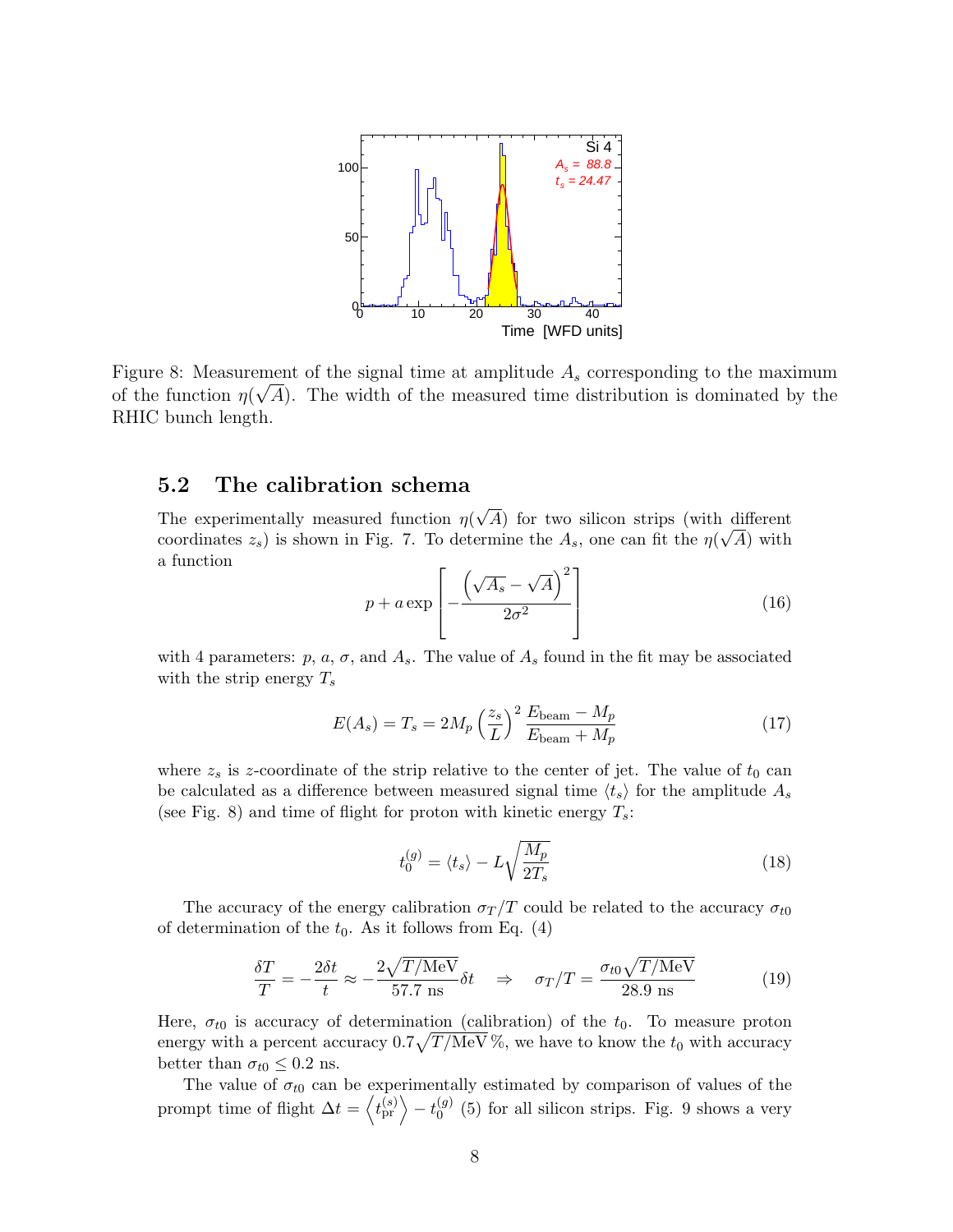

Figure 9: The dependence of the difference between prompt time  $\langle t_{\rm pr}^{(s)} \rangle$  and  $t_0^{(g)}$  $_0^{(g)}$  on the signal amplitude  $A_s$ .  $R_{\Delta t}$  is RMS of the time difference  $\Delta t$  distribution. Silicon strips belonging to different detectors are separated by marker color and shape. No geometry alignment corrections are applied on the left plot. The holding magnetic field corrections  $(b = 9 \text{ MeV} \cdot \text{cm})$  only are applied on the right plot.

poor consistency between these two methods of calibration. With such a discrepancy in  $\Delta t$ , we can measure the recoil proton energy with an accuracy no better than 10%. However, it is clearly seen that values of  $\Delta t$  are strongly correlated with left/right location of the detector and the beam direction. Such a discrepancy may be eliminated by proper alignment of the detectors.

#### 5.3 Geometrical alignment

The geometry based calibration values of  $t_0^{(g)}$  $_{0}^{(g)}$  used in Fig. 9 were calculated assuming ideal geometrical alignment of detectors, target jet, and RHIC beams, i.e. it was assumed that z coordinates of centers of all detectors and the jet are equal to 0 and yellow and blue beams are collinear the z-axis. In general, this assumption is not necessary valid. If we use the centers of detectors 2 and 5 to define the axis  $x$  (see Fig. 10), then general geometrical configuration of the H-Jet may be described by z-coordinates,  $z_1$ ,  $z_3$ ,  $z_4$ ,  $z_6$ , of remaining 4 detectors, the jet center coordinate  $z_{jet}$ and blue and yellow beam direction angles  $\theta_B$  and  $\theta_Y$ . Instead of the  $\theta_B$  and  $\theta_Y$  we can use the average beam angle  $\theta = (\theta_Y + \theta_B)/2$  and the angle between blue and yellow beams  $\delta\theta = \theta_B - \theta_Y$ .

In addition to the geometrical alignment offset, the relationship  $(8)$  between zcoordinate of recoil proton in the silicon detector and its energy is modified by bending of proton track in the holding magnetic field (Fig. 11):

$$
\frac{z}{L} = \sqrt{\frac{T}{2M_p} \frac{E_{\text{beam}} + M_p}{E_{\text{beam}} - M_p}} \pm \frac{b}{L\sqrt{2M_pT}}
$$
(20)

Sign  $\pm$  depends on left/right position of detector relative to the beam direction. The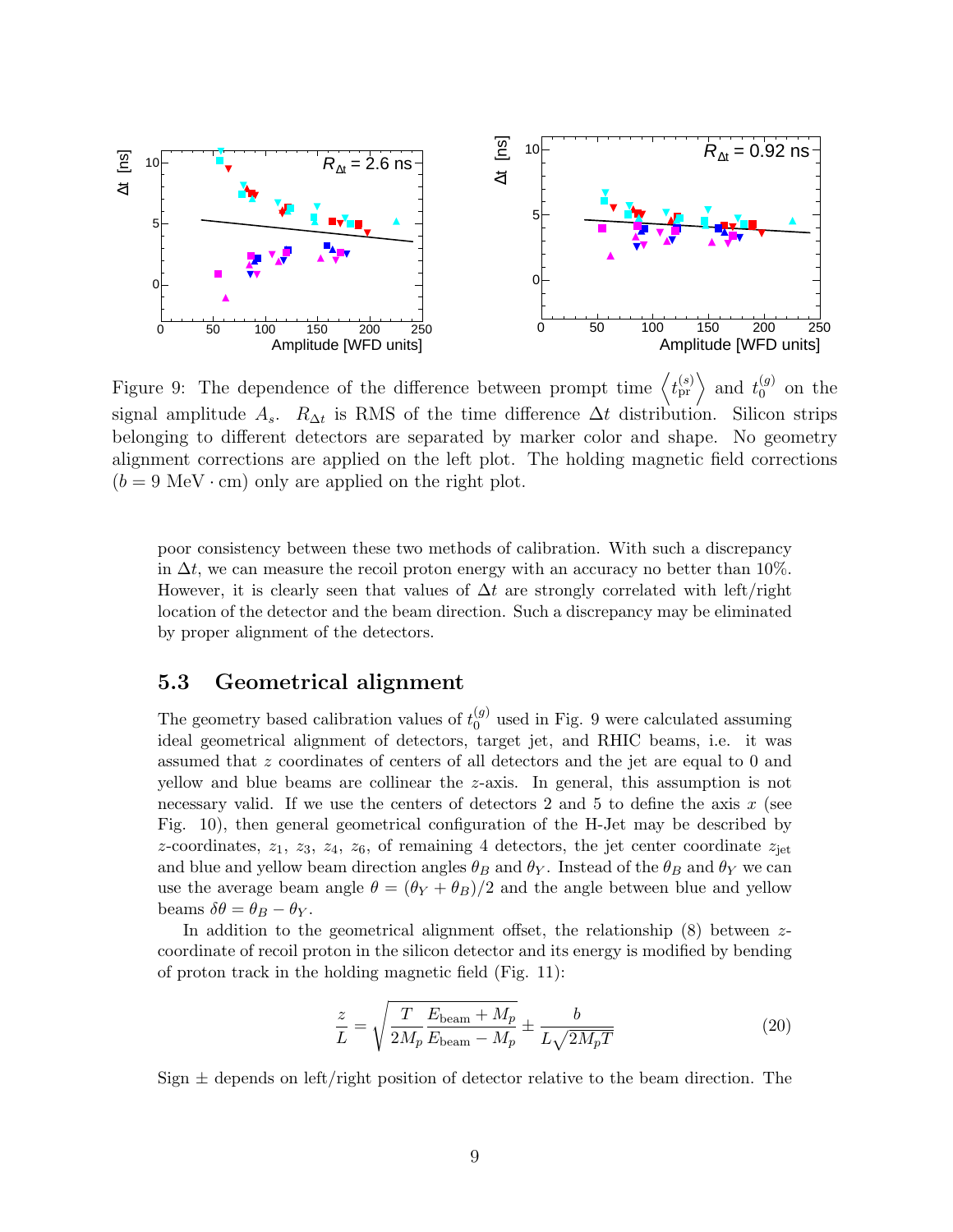

Figure 10: A schematic plan view of possible misalignment of the H-Jet detectors, the RHIC beams, and the Jet.



Figure 11: The holding magnetic field as a function of distance from the Jet center.

parameter b could be calculated if holding magnetic field is known

$$
b = \left(\frac{qL}{c}\right) \times \int_0^L H(r) \left(1 - \frac{r}{L}\right) dr \tag{21}
$$

where  $qL/c = 2.4 \times 10^{-2}$  MeV/G. For the field in Fig. 11,  $b = 27$  MeV · cm. Since a small value of b is calculated as a difference of large values of positive and negative magnetic fields, such a calculation of the parameter  $b$  is not reliable. For on-line analysis of the H-Jet data, the value of  $b = 9 \text{ MeV} \cdot \text{cm}$  was used in recent RHIC runs.

The geometry based calibration allows us to determine all geometry alignment parameters  $z_1$ ,  $z_3$ ,  $z_4$ ,  $z_6$ ,  $z_{\text{jet}}$ ,  $\theta$ ,  $\delta\theta$ , and b. For that we should minimize, by varying these parameters, a variation in the values of  $\Delta t$  measured in all silicon strips. It should be noted that there is a strong correlation between  $\theta$  and b. Actually, holding field effect may be considered as the beam angle  $\theta$  depending on the recoil proton energy as  $\theta \sim 1/\sqrt{T}$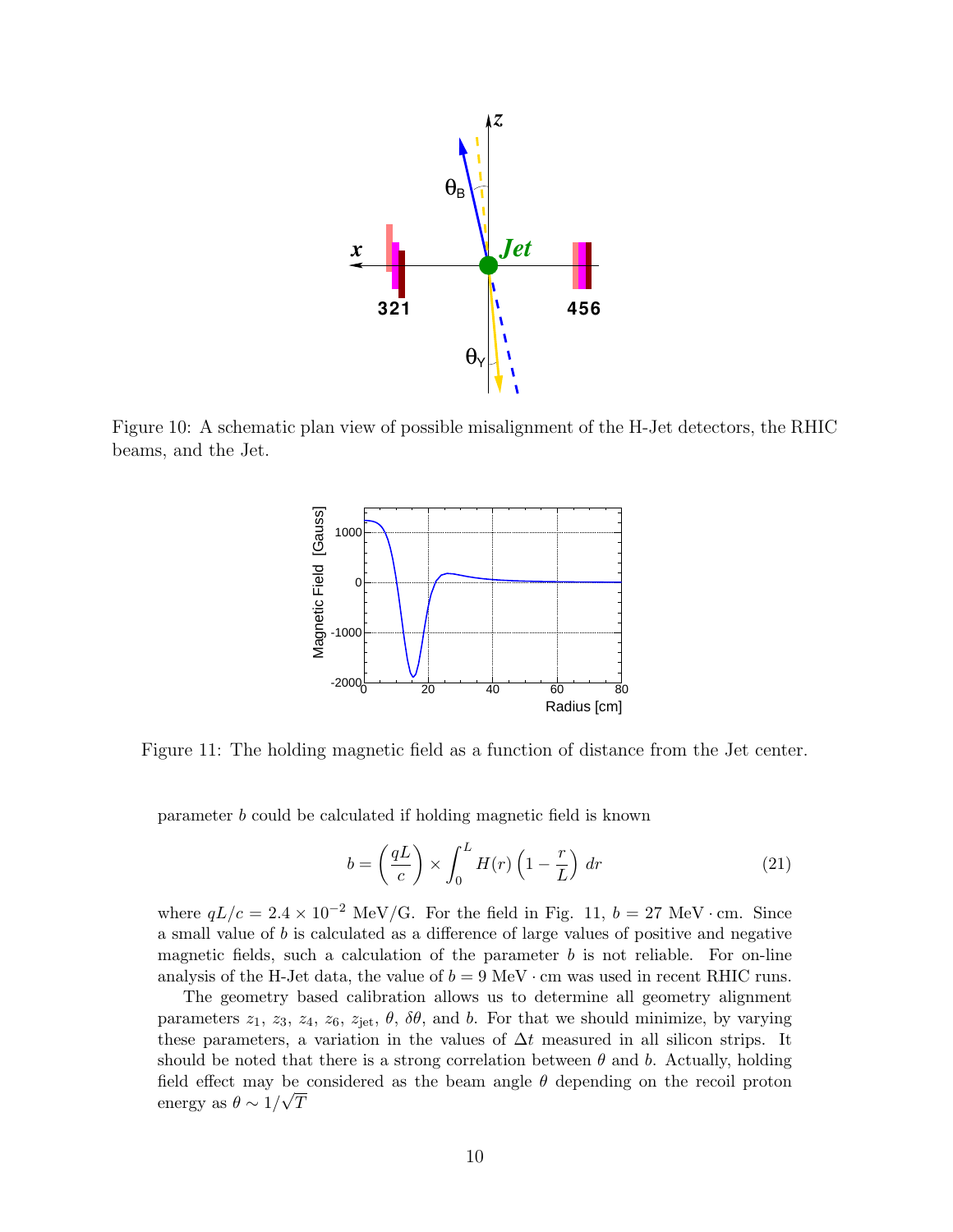|                 |         | Fill 17247       | Fill 17600       |
|-----------------|---------|------------------|------------------|
| $z_1$           | (mm)    | $0.17 \pm 0.24$  | $0.33 \pm 0.16$  |
| $z_3$           | (mm)    | $-0.09 \pm 0.27$ | $0.07 \pm 0.17$  |
| $z_4$           | (mm)    | $-0.38 \pm 0.22$ | $-0.36 \pm 0.14$ |
| $z_6$           | (mm)    | $-0.64 \pm 0.22$ | $-0.54 \pm 0.24$ |
| $z_{\rm jet}$   | (mm)    | $0.13 \pm 0.11$  | $-0.05 \pm 0.07$ |
| $\theta$        | (mrad)  | $0.35 \pm 0.60$  | $-0.10 \pm 0.39$ |
| $\delta \theta$ | (mrad)  | $0.07 \pm 0.18$  | $-0.04 \pm 0.12$ |
| h               | (MeVcm) | $9.7 \pm 2.8$    | $12.4 \pm 1.9$   |

Table 1: The alignment parameters determined in two RHIC fills 17247 (March 25, 2013) and 17600 (June 8, 2013).

Determination of geometry alignment parameters for two RHIC fills are summarized in Table 1. One may note a good consistency between results of these two alignments. Only 4 alignment parameters, parameters  $z_1$ ,  $z_4$ ,  $z_6$ , and b, indicated nonzero values.

# 6 Comparison of the calibrations



Figure 12: The  $\Delta t$  distribution after geometrical alignment.

Taking into account the alignment corrections, the comparison of prompt time and  $t_0$  determined in geometry based calibration (Fig. 12) may be digitized as:

$$
\sigma_{t0}^{(g)} \oplus \sigma_{t0}^{(p)} = 0.36 \text{ ns} \tag{22}
$$

Here  $\sigma_{t0}^{(g)}$  $t_0^{(g)}$  and  $\sigma_{t0}^{(p)}$  $t_0^{(p)}$  are accuracies of determination of  $t_0$  in geometry and prompt calibrations, respectively, and  $oplus$  means quadratic summation.

In a similar way we may compare these calibration with the  $\alpha$ -source calibration. For that we can calculate  $t_0^{(\alpha)}$  $\int_0^{(\alpha)}$  by substituting in Eq. (19) the  $T_s$  with  $E_{\alpha}(A_s)$  where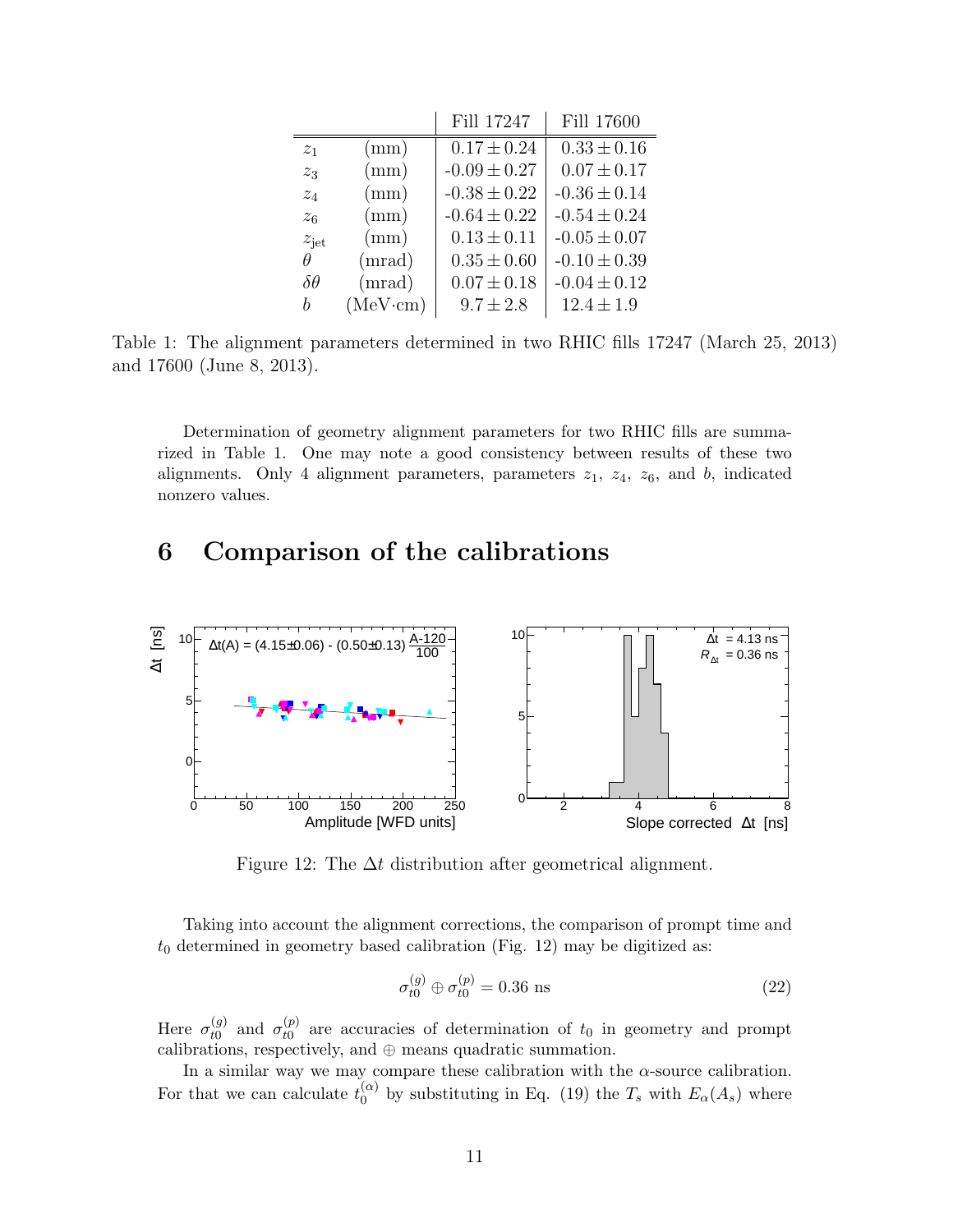$E_{\alpha}$  is energy calculated from the measured amplitude using alpha calibration.

$$
\sigma_{t0}^{(g)} \oplus \sigma_{t0}^{(\alpha)} = 0.29 \text{ ns} \tag{23}
$$

$$
\sigma_{t0}^{(p)} \oplus \sigma_{t0}^{(\alpha)} = 0.49 \text{ ns} \tag{24}
$$

From such a comparison we should conclude that geometry based calibration provides best accuracy of determination of  $t_0$  with a conservative estimate of

$$
\sigma_{t0}^{(g)} \lesssim 0.20 \text{ ns} \tag{25}
$$

A combined accuracy of determination of  $t_0$  using all three calibration methods may be estimated as

$$
\sigma_{t0} \approx 0.10 \div 0.15 \text{ ns} \tag{26}
$$

which corresponds to the accuracy of energy calibration better than  $1\%$  for  $1 \div 5$  MeV protons.



Figure 13: Comparison of the geometry based and  $\alpha$ -calibrations.

The  $\alpha$ -source and geometry based calibrations may be compared directly without calculations of  $t_0$ . For a particular silicon strip, a discrepancy between 2 calibrations may be parametrized as

$$
\delta_E = 2 \frac{T_s - E_\alpha(A_s)}{T_s + E_\alpha(A_s)}\tag{27}
$$

The distribution of this discrepancy is shown on Fig. 13. It may be interpreted as

$$
\langle \delta_E \rangle = 0.0 \pm 0.3\% \tag{28}
$$

$$
\sqrt{\langle \delta_E^2 \rangle} = \left\langle \frac{\sigma_E}{E} \right\rangle_{\text{geom}} \oplus \left\langle \frac{\sigma_E}{E} \right\rangle_{\alpha} = 1.6 \pm 0.3\% \tag{29}
$$

It has to be mentioned that no dependence of the  $\delta$  on signal amplitude was observed.

A small correlation between the value of  $\delta_E$  and the silicon detector location is being observed in Fig. 13. A possible source of the observed discrepancy is the dead-layer dependence on detector number (which were not accounted in the  $\alpha$ -source calibration). A further study of this systematics promises an improvement of the consistency between the geometry and  $\alpha$ -source based calibrations.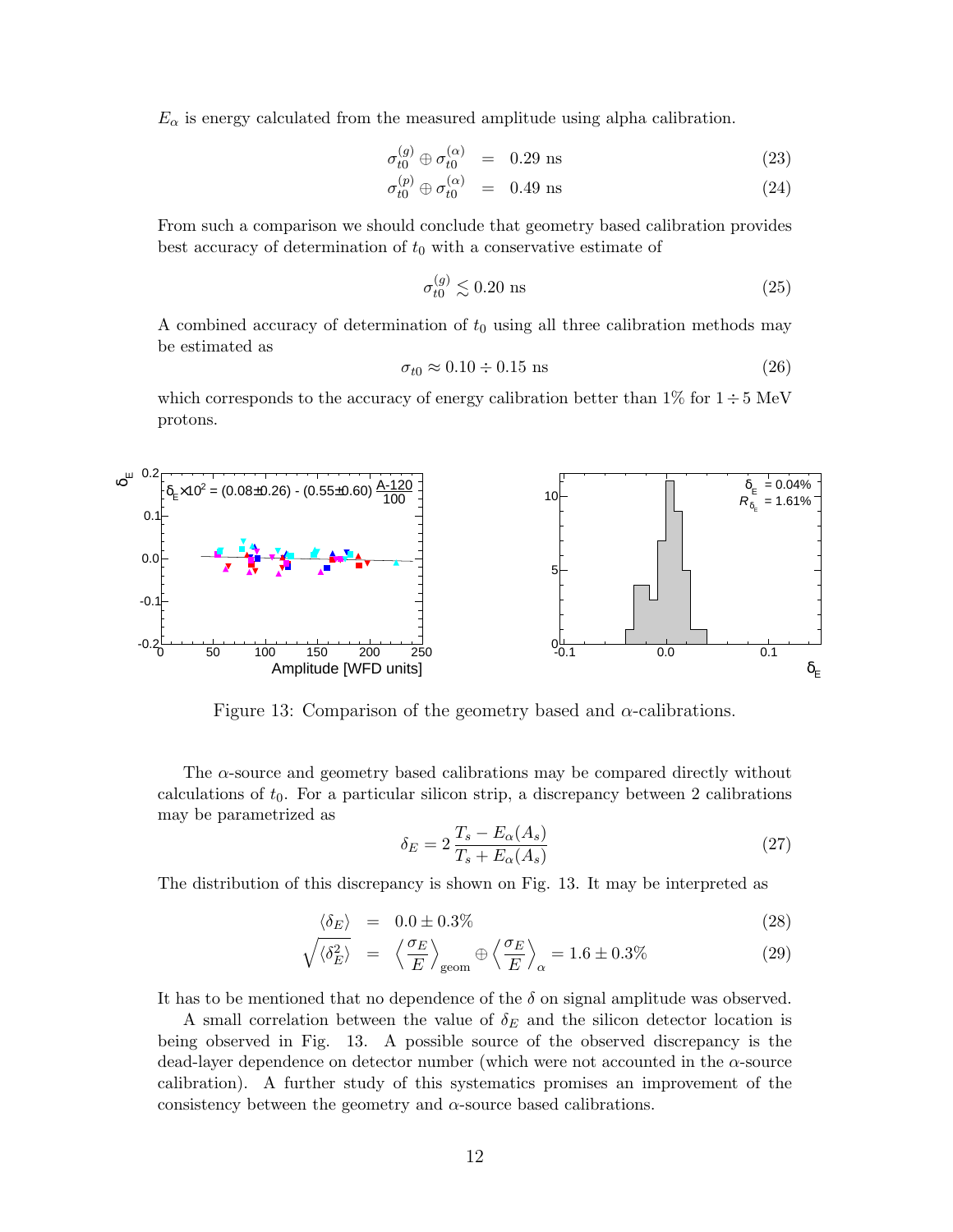### 7  $t_0$  dependence on signal amplitude.

A straightforward interpretation of the linear dependence of  $\Delta t$  on signal amplitude A (see Fig. 12) is a dependence of the  $t_0^{(g)}$  $_0^{(g)}$  on A

$$
t_0 = \text{const} + 0.005 A \text{ ns} \tag{30}
$$

According to the Eq. (18) such a dependence may be caused by A-correlated systematic errors either in measurement of the  $\langle t_s \rangle$  or in determination of the  $T_s$ .

Simulation of the charge collection in silicon detector [7] indicate some dependence of signal waveform and, thus, measured time on signal amplitude. However, the dependence found in the calculation can not explain the Eq. (30).

Potentially, a 10% systematic error in determination of the  $T_s$  (for example, due to the wrong values of the L or silicon strip width used in the data analysis) can emulate the observed dependence of the  $t_0$  on measured amplitude A. However, a good agreement between the  $T_s$  and  $E_\alpha(T_s)$ , i.e. between  $\alpha$ -source and geometry based calibrations, rules out such an explanation of the Eq. (30).

The geometry based calibration, as it was described above, assumes the linear dependence of measured amplitude on proton kinetic energy. For completeness we should estimate possible non-linear effects. For that, we may consider a scaled kinetic energy  $\tau$  approximately equal to the measured amplitude A.

$$
\tau = A + a(A) \tag{31}
$$

Here,  $a(A)$  is the correction to the amplitude due to the non-linearity. Actually the  $\tau$  should be used in Eqs. (14) and (16). If the measured signal amplitude A is used instead, the jet z-coordinate profile will be, in first order approximation, modified as

$$
\exp\left(-\frac{(\sqrt{\tau}-\sqrt{\tau_s})^2}{2\sigma^2}\right)d\sqrt{\tau} \quad \Rightarrow \quad \exp\left(-\frac{\left(\sqrt{A}-\sqrt{A_s}-\delta A/2\sqrt{A}\right)^2}{2\sigma^2}\right)d\sqrt{A} \tag{32}
$$

Here,  $A_s$  is an amplitude corresponding to the strip energy  $T_s$ ,  $\tau_s = A_s = a(A_s)$ ,  $\sigma \approx 1$ (see Fig. $(7)$ , and

$$
\delta A = 2\sigma^2 \left( \frac{a(A_s)}{A_s} - a'(A_s) \right) \tag{33}
$$

is actually an error in determination of  $A_s$  due to the non-linearity. As result, the systematic error in determination of  $\Delta t$  is acquired:

$$
\Delta t_{\text{meas}} = \Delta t + \frac{\delta A}{2A_s} \sqrt{A_n} t_n \tag{34}
$$

where  $A_n$  is arbitrarily chosen normalization amplitude and  $t_n$  is time of flight corresponding to this amplitude. If 5 MeV proton signals are selected for such a normalization then

$$
A_n \approx 200, \quad t_n = 25.8 \text{ ns.} \tag{35}
$$

If we assume a power dependence of the nonlinear correction on signal amplitude

$$
a(A) = a_n \left(\frac{A}{A_n}\right)^p \tag{36}
$$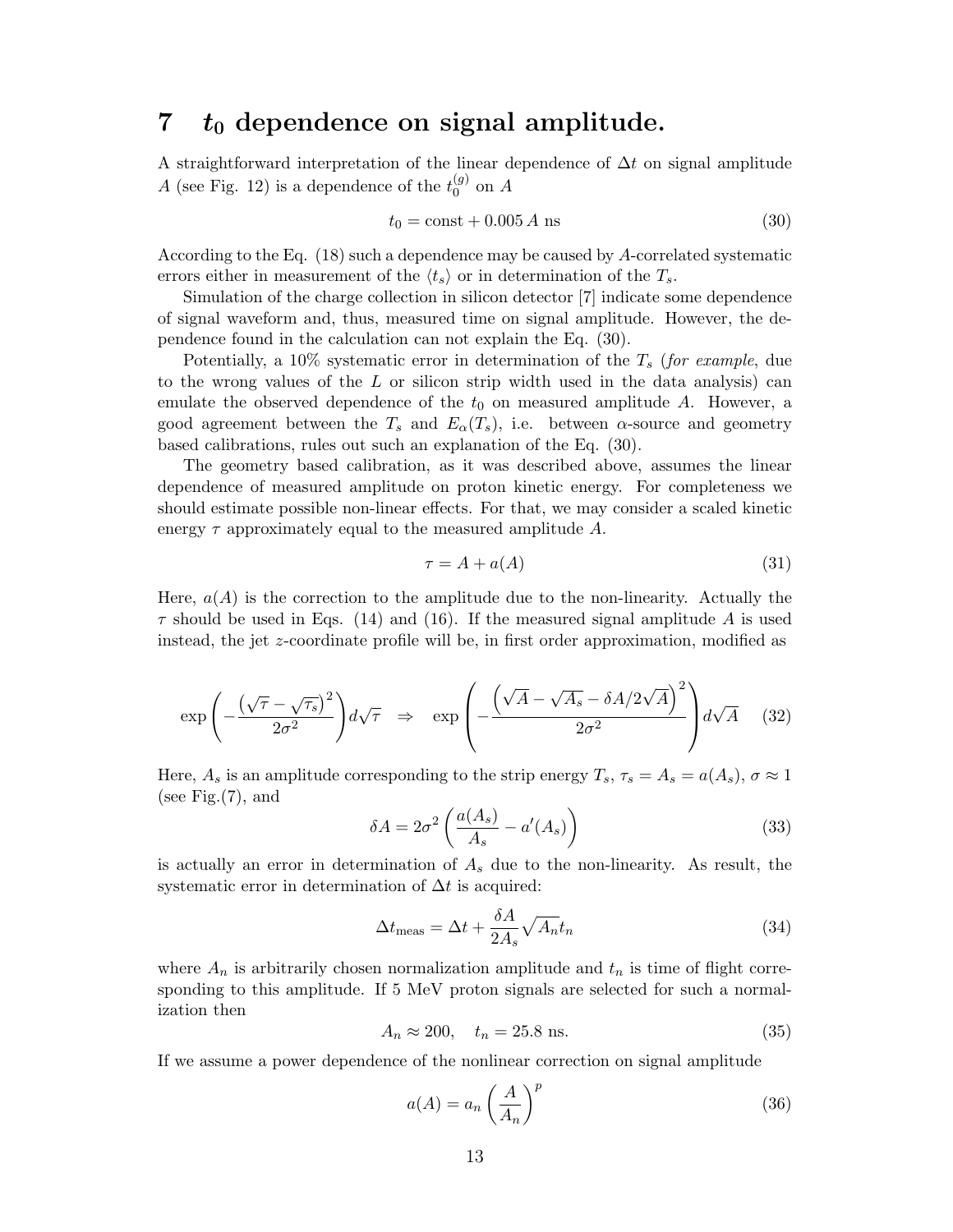then

$$
\Delta t_{\text{meas}} = \Delta t + t_n \frac{\sigma^2}{A_n} \frac{a_n (1 - p)}{A_n} \left(\frac{A}{A_n}\right)^{p - 5/2}.
$$
\n(37)

Two obvious nonlinear effects should be considered

• Energy loss in dead-layer. Since the power stop in silicon for 1–5 MeV protons may be approximated as  $dE/dx = 177/(T/\text{MeV})^{0.68}$  MeV cm<sup>2</sup>/g we find  $p \approx$  $-0.68$ ,  $a_n/A_n = (dE/dx) \times x_{DL}$ , and

$$
\Delta t_{DL} = \Delta t + \frac{0.29 \text{ ns}}{(T/\text{MeV})^{3.2}}\tag{38}
$$

Such a correction is inessential for the distribution on Fig. 12.

• Signal saturation. Even for a hypothetic 10% saturation of the  $T = 5$  MeV proton signal  $A \propto T(1 - 0.02T)$  (i.e. if  $p = 2$  and  $a_n/A_n = 0.1$ ), we find

$$
\Delta t_{\rm sat} = \Delta t + \frac{0.03 \text{ ns}}{\sqrt{T/\text{MeV}}} \tag{39}
$$

which is negligible.

At moment we have no good understanding of the  $\Delta t$  dependence on amplitude. Taking into account the following observations:  $(i)$  there is a good agreement between measured values of  $T_s$  and  $E_\alpha(A_s)$  and *(ii)* testing of Eq. (4) in a single strip indicate a similar dependence of  $\Delta t$  on signal amplitude, we should relate the observed effect to a dependence of the measured signal time on amplitude or, in other words, to the dependence of  $t_0$  on A. In such an interpretation of Fig. 12, the time offset  $t_0$  in every channel is related to the prompt mean time as

$$
t_0^{(ch)} = \left\langle t_{\rm pr}^{(s)} \right\rangle - 4.75 + 0.005A \text{ ns} \tag{40}
$$

#### Summary

With two methods described in this note we have three independent calibration methods of the H-Jet detectors. Neither method provides a full calibration which includes determination of the ADC gain  $\alpha$ , dead-layer thickness  $x_{DL}$ , and time offset  $t_0$ . However, each calibration may be completed by testing elastic  $pp$  signals with Eq. (4). It was found a good agreement between all 3 methods.

The geometry based calibration gives best results, but it can be used only for about half of all silicon strips. A combined use of geometry and prompt time base calibrations allows us to calibrate all silicon strips in situ. Contrary to the  $\alpha$ -calibration, these two methods does not require a standalone measurement.

After calibration, the recoil proton kinetic energy could be measured with accuracy better than  $\sigma_T/T \sim 1\%$  in the energy range of 1–5 MeV.

### References

[1] I. Alekseev et al. NIM A499 (2003) 392;